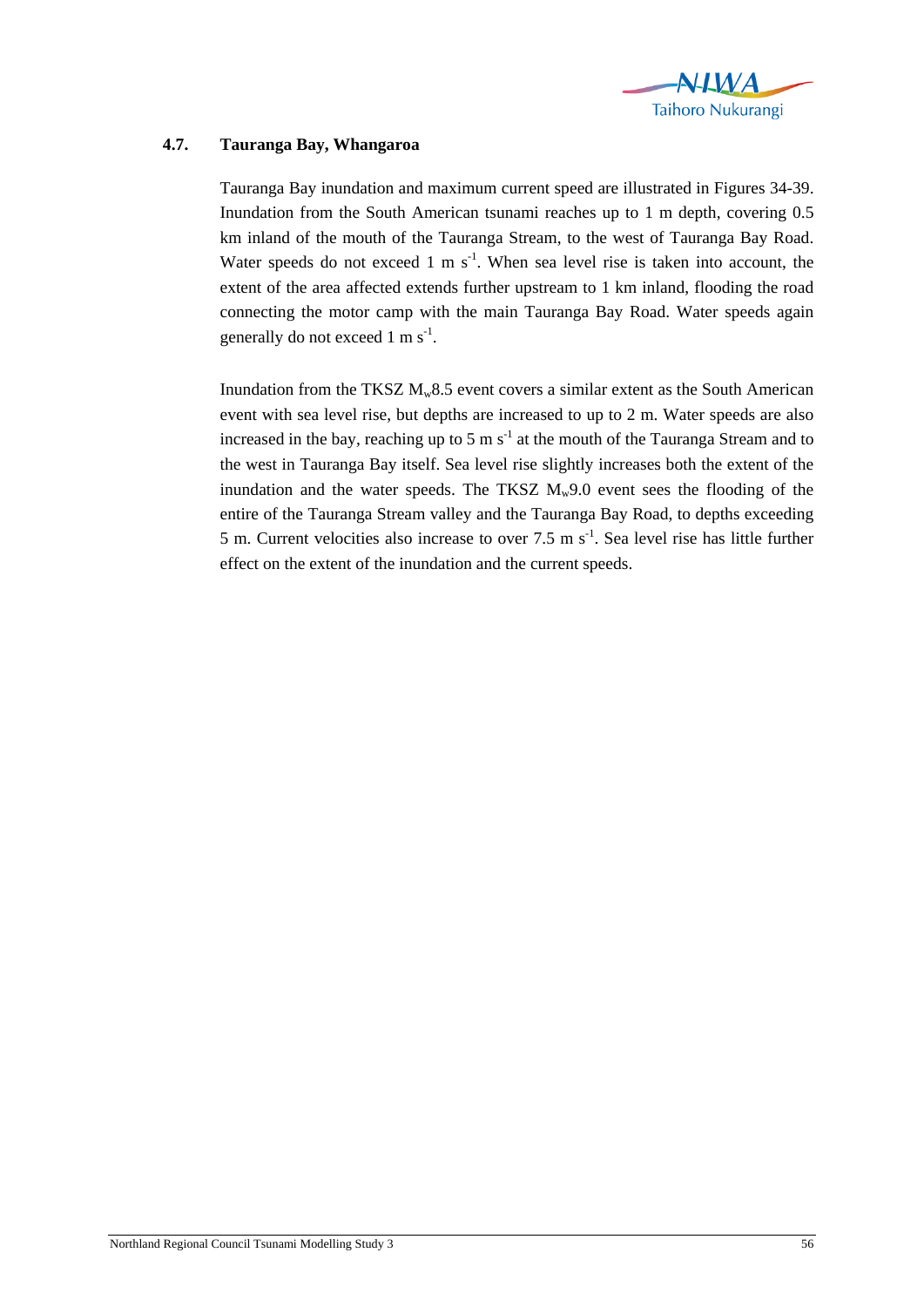





**Figure 34: Tauranga Bay, Whangaroa: Maximum inundation speed (upper) and depth (lower) plots for the South American tsunami scenario at MHWS (to extent of LiDAR).**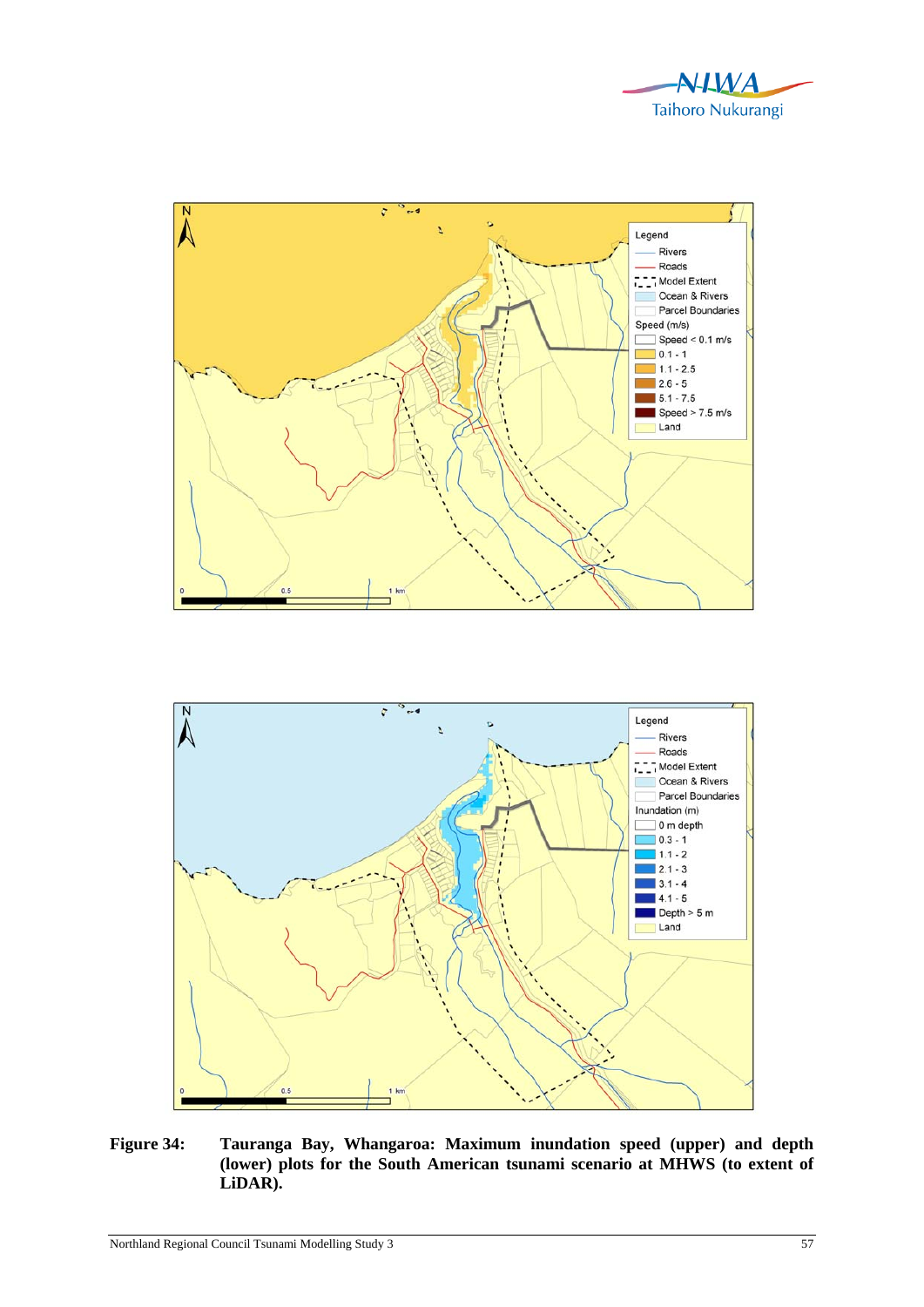





**Figure 35: Tauranga Bay, Whangaroa: Maximum inundation speed (upper) and depth (lower) plots for the South American tsunami scenario at MHWS + 50cm (to extent of LiDAR).**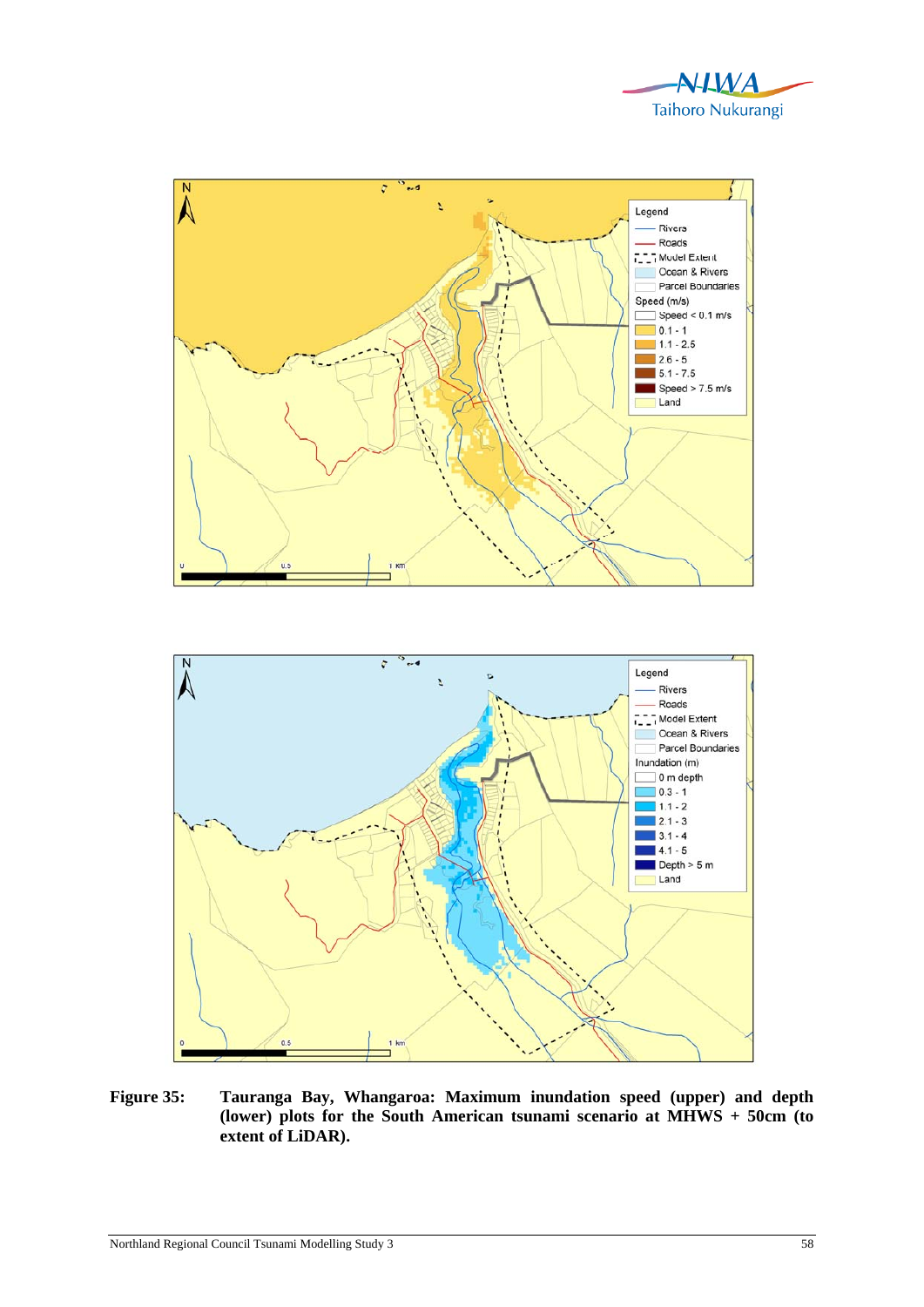





**Figure 36: Tauranga Bay, Whangaroa: Maximum inundation speed (upper) and depth**  (lower) plots for the  $M_{w}8.5$  Tonga-Kermadec subduction zone scenario at MHWS **(to extent of LiDAR).**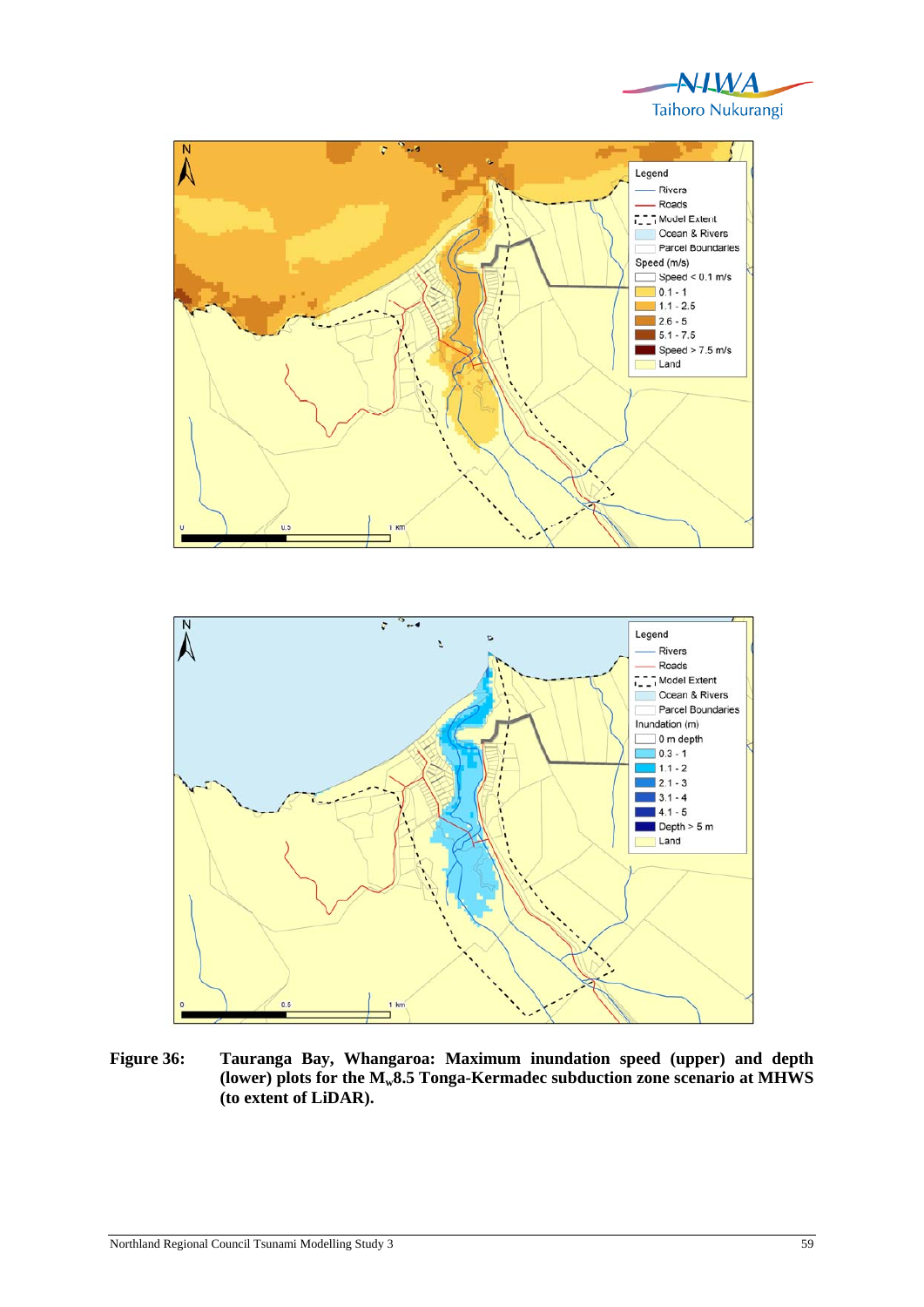





**Figure 37: Tauranga Bay, Whangaroa: Maximum inundation speed (upper) and depth**  (lower) plots for the  $M_{w}8.5$  Tonga-Kermadec subduction zone scenario at MHWS **+ 50cm (to extent of LiDAR).**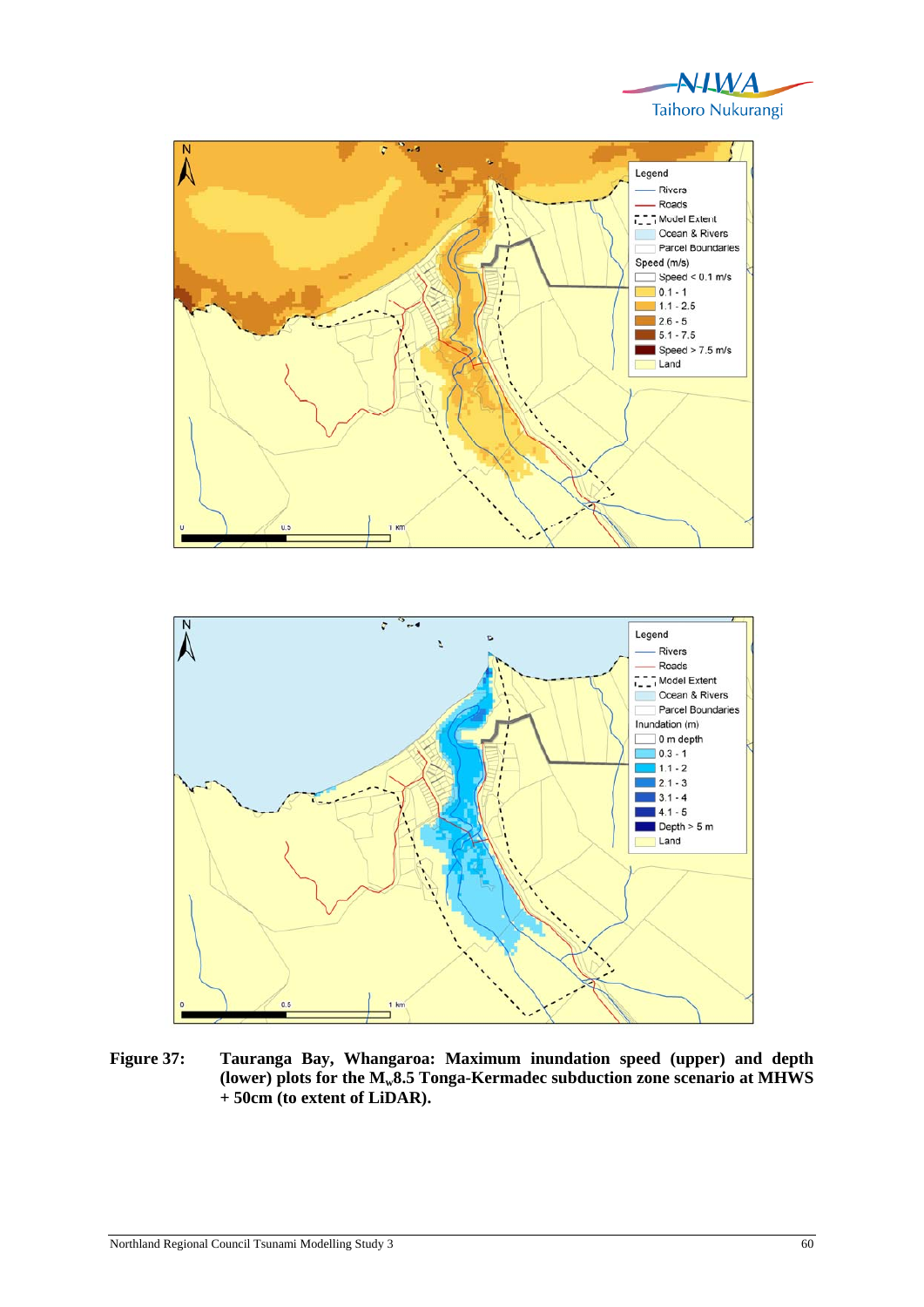





**Figure 38: Tauranga Bay, Whangaroa: Maximum inundation speed (upper) and depth**  (lower) plots for the  $M_{w}9.0$  Tonga-Kermadec subduction zone scenario at MHWS **(to extent of LiDAR).**